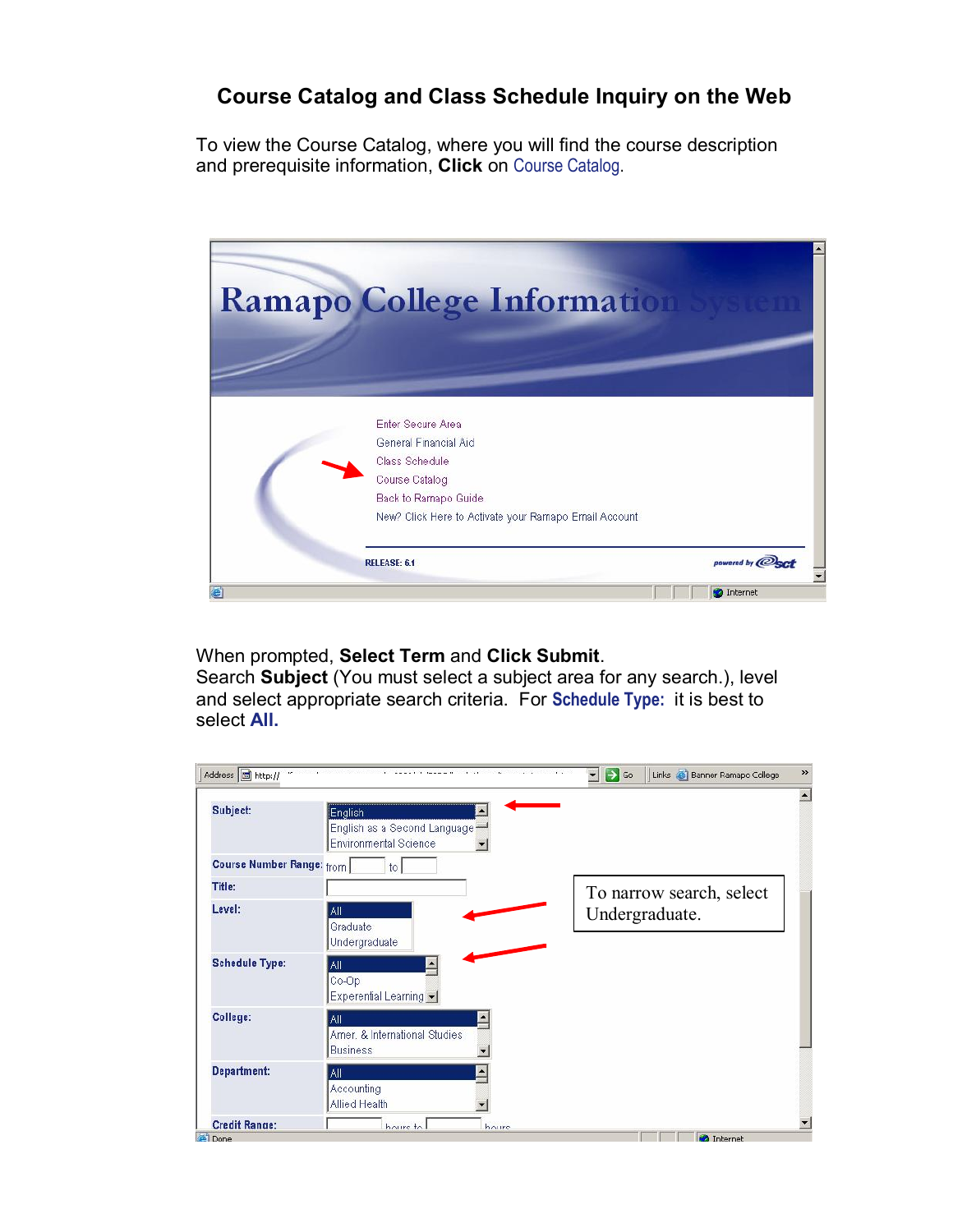**Catalog Entries** displays course selected.

|                                                                                                 | <b>Ramapo College Information System</b> |                                                                                                                                                                                                                                                                                                                        |           |
|-------------------------------------------------------------------------------------------------|------------------------------------------|------------------------------------------------------------------------------------------------------------------------------------------------------------------------------------------------------------------------------------------------------------------------------------------------------------------------|-----------|
|                                                                                                 |                                          |                                                                                                                                                                                                                                                                                                                        | HELP EXIT |
| <b>Catalog Entries</b>                                                                          |                                          | Fall 2006<br>Mar 03, 2006                                                                                                                                                                                                                                                                                              |           |
|                                                                                                 |                                          | C. Select the Course Number to get further detail on the course. Select the desired Schedule Type to find available classes for the course.                                                                                                                                                                            |           |
| <b>ACCT 222 - PRIN-MANGRL ACTG</b>                                                              |                                          |                                                                                                                                                                                                                                                                                                                        |           |
| solving. Prerequisite: BATG 221.<br>0.000 TO 4.000 Credit Hours<br>0.000 TO 4.000 Lecture hours |                                          | PRINCIPLES OF MANAGERIAL ACCOUNTING An introduction to basic cost concepts and systems used by management accountants in the planning and control<br>function of an organization. This includes an overview of operating and capital budgets; responsibility accounting and cost behavior concepts relevant to problem |           |
| Levels: Undergraduate<br><b>Schedule Types: Lecture</b>                                         |                                          |                                                                                                                                                                                                                                                                                                                        |           |
| <b>Business College</b><br><b>Accounting Department</b>                                         |                                          |                                                                                                                                                                                                                                                                                                                        |           |
| Return to Previous                                                                              | New Search                               |                                                                                                                                                                                                                                                                                                                        |           |
|                                                                                                 |                                          |                                                                                                                                                                                                                                                                                                                        |           |

## **Click** on underlined course information to view more detail including prerequisites.

| RELEASE: 6.2                                            |                                                                                                                                                                                                                                                                                                                        |  |
|---------------------------------------------------------|------------------------------------------------------------------------------------------------------------------------------------------------------------------------------------------------------------------------------------------------------------------------------------------------------------------------|--|
| Return to Previous                                      | New Search                                                                                                                                                                                                                                                                                                             |  |
| May not be taken concurrently.                          |                                                                                                                                                                                                                                                                                                                        |  |
| Minimum Grade of D                                      |                                                                                                                                                                                                                                                                                                                        |  |
| <b>General Requirements:</b><br>Course or Test ACCT 221 |                                                                                                                                                                                                                                                                                                                        |  |
|                                                         |                                                                                                                                                                                                                                                                                                                        |  |
| FOR ACCT 222                                            |                                                                                                                                                                                                                                                                                                                        |  |
| Prerequisites:                                          |                                                                                                                                                                                                                                                                                                                        |  |
| Accounting Department                                   |                                                                                                                                                                                                                                                                                                                        |  |
| <b>Business College</b>                                 |                                                                                                                                                                                                                                                                                                                        |  |
| <b>Schedule Types: Lecture</b>                          |                                                                                                                                                                                                                                                                                                                        |  |
| Levels: Undergraduate                                   |                                                                                                                                                                                                                                                                                                                        |  |
| 0.000 TO 4.000 Lecture hours                            |                                                                                                                                                                                                                                                                                                                        |  |
| 0.000 TO 4.000 Credit Hours                             |                                                                                                                                                                                                                                                                                                                        |  |
| solving. Prerequisite: BATG 221.                        |                                                                                                                                                                                                                                                                                                                        |  |
|                                                         | PRINCIPLES OF MANAGERIAL ACCOUNTING An introduction to basic cost concepts and systems used by management accountants in the planning and control<br>function of an organization. This includes an overview of operating and capital budgets; responsibility accounting and cost behavior concepts relevant to problem |  |
| <b>ACCT 222 - PRIN-MANGRL ACTG</b>                      |                                                                                                                                                                                                                                                                                                                        |  |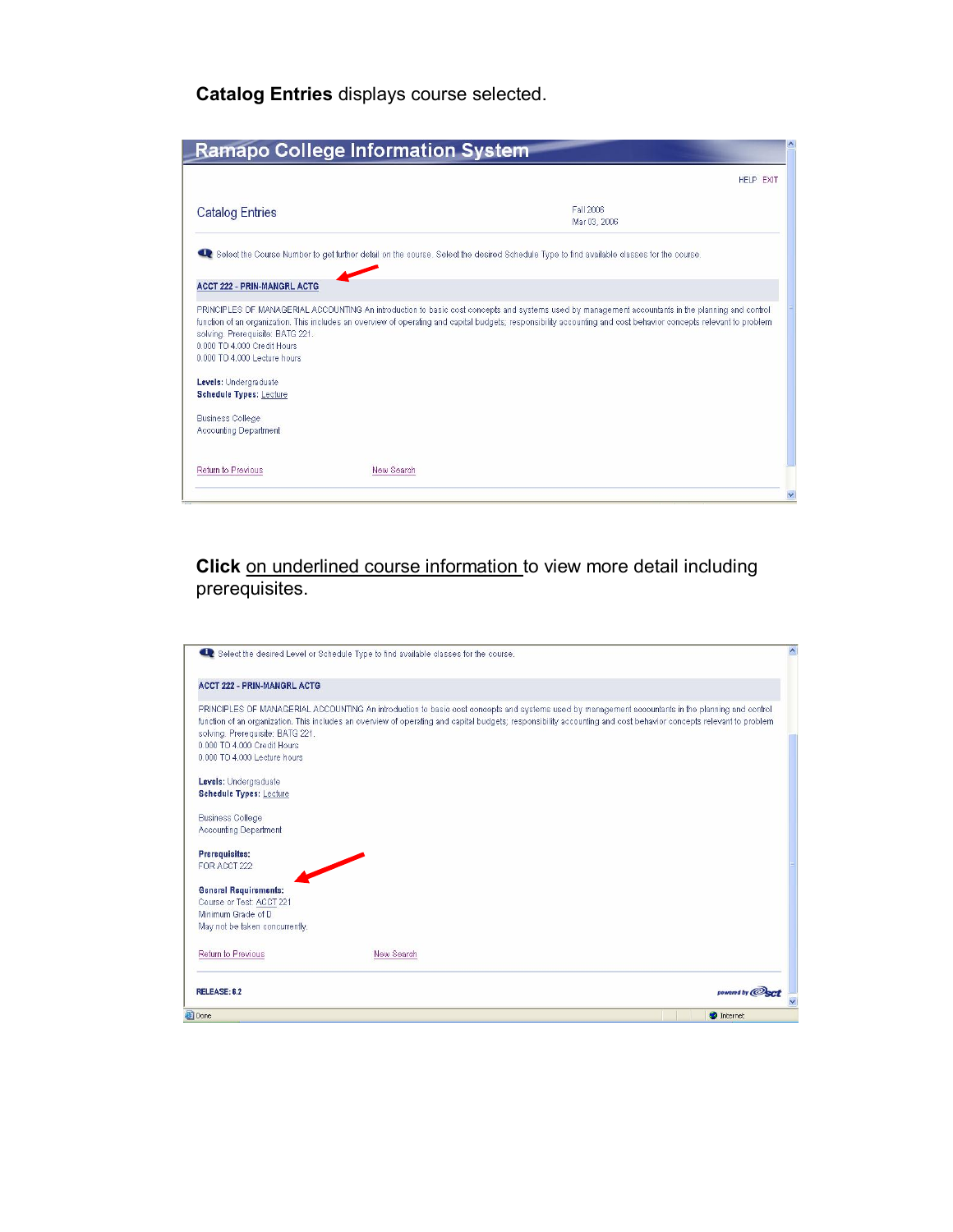· **Click Get Course** button. Course information will display.



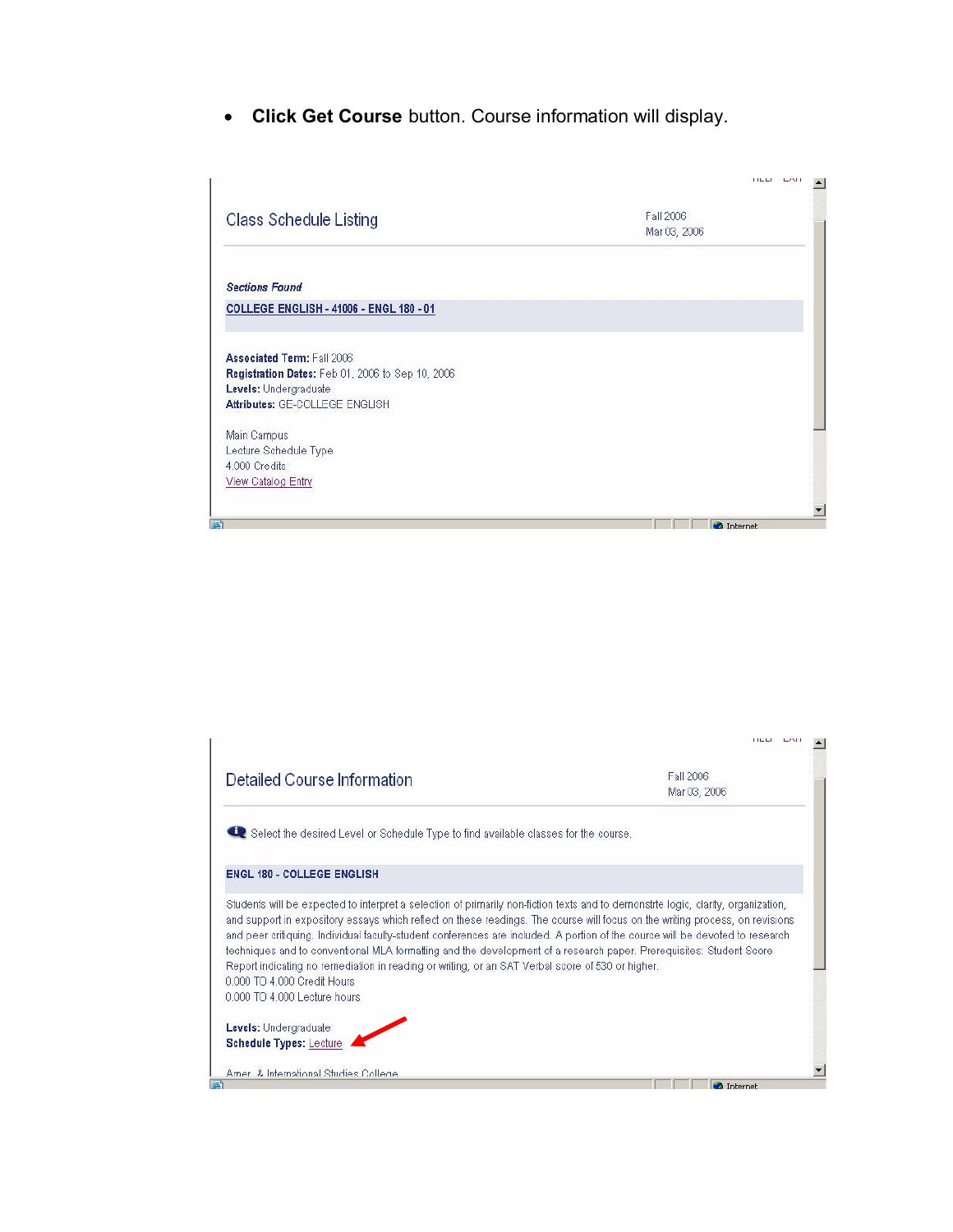|                                                                                                                                                                                        | manapersonal escoupeup i insperionalgip_aup_auxil.com/sem_in=les___ |                                  |                        |                   |
|----------------------------------------------------------------------------------------------------------------------------------------------------------------------------------------|---------------------------------------------------------------------|----------------------------------|------------------------|-------------------|
| <b>Sections Found</b>                                                                                                                                                                  |                                                                     |                                  |                        |                   |
| <b>COLLEGE ENGLISH - 41006 - ENGL 180 - 01</b>                                                                                                                                         |                                                                     |                                  |                        |                   |
| <b>Associated Term: Fall 2006</b><br>Registration Dates: Feb 01, 2006 to Sep 10, 2006<br>Levels: Undergraduate<br>Attributes: GE-COLLEGE ENGLISH<br>Instructors: Cynthia M Brennan (P) |                                                                     | <b>Note CRN</b>                  |                        |                   |
| Main Campus<br>Lecture Schedule Type<br>4.000 Credits<br>View Catalog Entry<br><b>Scheduled Meeting Times</b>                                                                          |                                                                     |                                  |                        |                   |
| <b>Type Time</b>                                                                                                                                                                       | Days Where Date Range                                               | <b>Schedule Type Instructors</b> |                        |                   |
|                                                                                                                                                                                        |                                                                     |                                  | Cynthia M. Brennan (P) |                   |
| Done                                                                                                                                                                                   |                                                                     |                                  |                        | <b>C</b> Internet |

Links on the bottom of this screen give the option to select another search.

[Return to Previous](http://selfserve.banner.ramapo.edu:9092/pls/PPRD/bwckctlg.p_disp_listcrse?term_in=200640&subj_in=ENGL&crse_in=180&schd_in=LEC) New [Search](http://selfserve.banner.ramapo.edu:9092/pls/PPRD/bwckschd.p_disp_dyn_sched)

To view the **Class Schedule** directly from the **Main Menu, Click Class Schedule.**

|   | <b>Ramapo College Informatio</b>                      |                 |
|---|-------------------------------------------------------|-----------------|
|   |                                                       |                 |
|   |                                                       |                 |
|   | Enter Secure Area                                     |                 |
|   | General Financial Aid                                 |                 |
|   | Class Schedule                                        |                 |
|   | Course Catalog                                        |                 |
|   | Back to Ramapo Guide                                  |                 |
|   | New? Click Here to Activate your Ramapo Email Account |                 |
|   | RELEASE: 6.1                                          | powered by @erf |
| ē |                                                       | Internet        |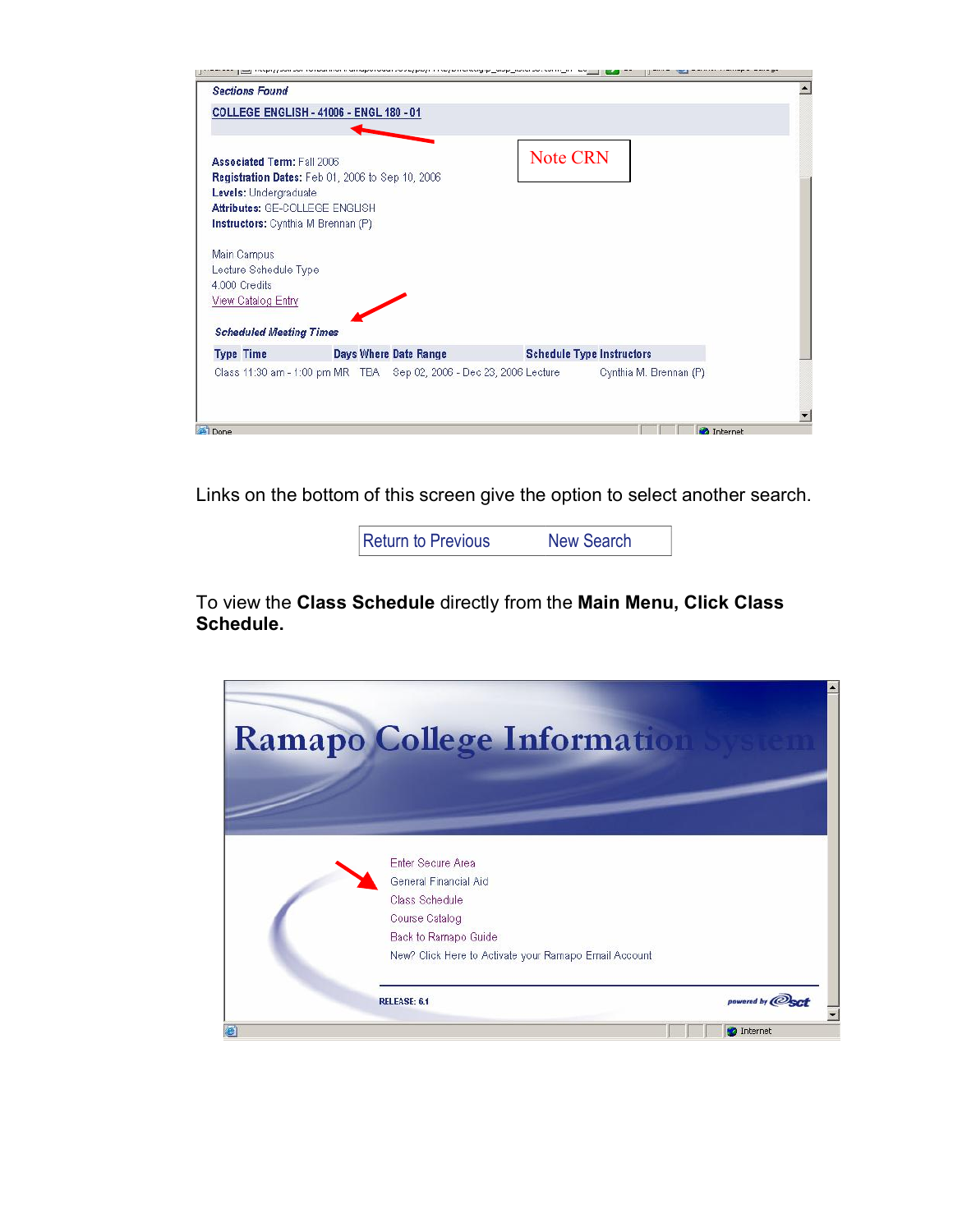The Class Schedule Search screen requires that you select a term. You do not need to enter any dates. **Click Submit**.

|                                                    | HELP EXIT<br>$\blacktriangle$               |
|----------------------------------------------------|---------------------------------------------|
| <b>Class Schedule Search</b>                       |                                             |
| Search by Term:<br>Fall 2006                       |                                             |
| OR                                                 |                                             |
| Search by Date Range (MM/DD/YYYY):<br>From:<br>To: |                                             |
| Submit<br>Reset                                    |                                             |
| RELEASE: 6.3<br><b>Done</b>                        | powered by <b>@sct</b><br><b>C</b> Internet |

It is very important to select ALL (default) as the search criteria for **Attribute Type:** Then **Click Class Search.**

| Class Schedule Search                              |                                                                                                                     | Fall 2006<br>Mar 03, 2006 | <b>Bush</b>    |
|----------------------------------------------------|---------------------------------------------------------------------------------------------------------------------|---------------------------|----------------|
| <b>Subject</b>                                     | Educational Technology<br>English<br>Environmental Science                                                          |                           |                |
| <b>Course Number:</b>                              |                                                                                                                     |                           |                |
| Title:                                             |                                                                                                                     |                           |                |
| <b>Schedule Type:</b>                              | All<br>$\blacktriangle$<br>$Co-Op$<br>Experential Learning                                                          |                           |                |
| <b>Credit Range:</b>                               | hours<br>hours to                                                                                                   |                           |                |
| <b>Course Level:</b>                               | All<br>Graduate<br>Undergraduate                                                                                    |                           |                |
| <b>Part of Term:</b><br>Non-date based dasses only | All <sup>-</sup><br>Full Term                                                                                       |                           |                |
| <b>Attribute Type:</b>                             | All<br>$\overline{\phantom{a}}$<br>CA-School Core-300 Level<br>$\overline{\phantom{0}}$<br>CA-School Core-400 Level |                           |                |
| <b>Start Time:</b>                                 | Hour $\boxed{00 - 1}$<br>Minute $\boxed{00 - 1}$<br>am/pm am -                                                      |                           |                |
| <b>End Time:</b>                                   | Hour $00 -$<br>Minute $00 -$<br>am/pm am -                                                                          |                           |                |
| Days:                                              | □ Mon □ Tue □ Wed □ Thur □ Fri □ Sat □ Sun                                                                          |                           |                |
| Class Search                                       | Reset                                                                                                               |                           | $\overline{a}$ |